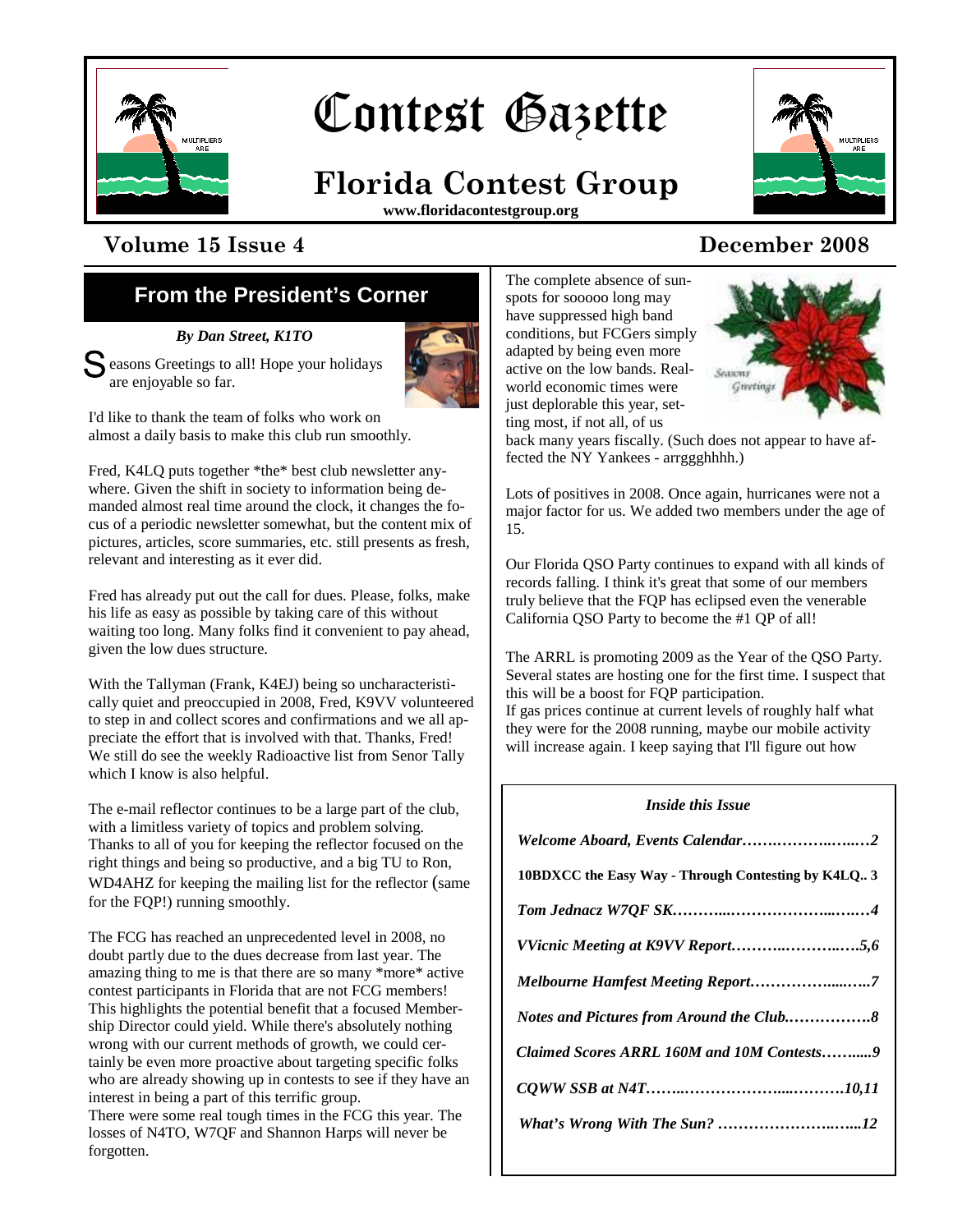many FCGer participate in our FQP each year, but for now, I'll just have to anecdotally announce that the FQP is the #1 activity for the FCG each year. Thanks again to Jeff, WC4E and Eric, K9ES for their huge help with the certificates and plaques and to Ron, WD4AHZ for quietly and efficiently keying in the paper logs, plus maintaining the web site and rules changes.

While the CW Skimmer continues to rapidly make inroads, each of the major contest sponsors addressed it in their own way. Like so many technological innovations along the way, it's not always easy to categorize it and determine the impact on an entrant's category. The FQP Committee has opted to follow along with the CQWW Committee decision that use of Skimmer constitutes assistance and thus places an entrant into the Multi-Single category. But it is just as clear that the lines are still blurry. We allow bandscopes on ICOM rigs, for example.

I want to thank everyone who made time to operate even a little bit in the ARRL 10 Meter Contest this month. At the bottom of the previous sunspot cycle, the FCG really dominated, but we had horrible conditions the past few years. Clearly, our somewhat desperate measure of holding WC4E up to the skies as a sacrifice to the Sporadic-E gods helped!! It is delightful to read one 3830 post after another describing the "pipeline to Florida". Undoubtedly, we will easily end up with more than 50 entries, again placing us in the Unlimited Club category against the much larger clubs. The sheer numbers within the PVRC may make this a tough race, but I suspect that we may come out on top!

I look forward to seeing many of you in person in Orlando in February, and on the air in various events prior to then. Enjoy the Stew Perry and CQ 160 tests while 160 is at its peak. Also enjoy the winter low power domestic NAQP events in January, the ARRL RTTY Roundup in January as well, plus the January VHF contest.

I wish you and yours very Happy Holidays! GO FCG! OJ!

vy 73, Dan, K1TO

### **2009 FCG Dues are Due!**

It is that time of year again. Annual FCG dues for 2009 are due on January 1. Checks or MO to Fred Perkins, 3437 Lake Josephine Drive, Lake Placid FL 33852. \$5 per year for those receiving notification to download the newsletter from the internet. \$10 for hardcopy mailed to your QTH. A substantial number of members have pre-paid for several years. List will be on the reflector.

73/Fred K4LQ - Treasurer, FCG

Contributors to this newsletter: K1TO, K4LQ, W4QN, W4WR, K9VV, W4UH, AD4Z, Science@NASA, KB6NU, NL7SK





The following new members have joined FCG since the last newsletter:

**KP2HC -** Brian Keegan. 4301 SE Scotland Cay Way, Stuart FL 34997 e-mail: kp2hc@arrl,net

**KP2YL -** Ann Z. Keegan, 4301 SE Scotland Cay Way, Stuart FL 34997 e-mail: kp2yl@arrl.net

**W4GJ** - Bob Lighter. 3445 NW 34th Terrace, Gainesville FL 32605-3012 e-mail bobw4gj@gmail.com

**K9GCF** - Leon Rediske, 7096 Coon Road, North Fort Myers FL 33917 e-mail: lrediske@wi.rr.com

**N2WB -** Bill Beyer, 1560 Poplar Drive, Ormond Beach FL 32174 e-mail: wbeyerjr@cfl.rr.com

**N4WZ** - Jeff Hillmann, 18990 DE County Line Rd, Tequesta FL 33469 e-mail: jeffh7@bellsouth.net

**KR4OW** - David Nachbaur, 26722 Pelican St., Eustis, FL 32736 e-mail: pkmaint@yahoo.com

**KI4SNI** - Wesley Evans, 2800 NW 29th Street, Gainesville, FL 32605 e-mail: boatrace2003@gmail.com

### **Events Calendar**

| ARRL RTTY Roundup                                            | 1800Z, Jan 3 to 2400Z, Jan 4   |
|--------------------------------------------------------------|--------------------------------|
| North American QSO Party, CW<br>Jan 11                       | 1800Z, Jan 10 to 0600Z,        |
| North American QSO Party, SSB<br>Jan 18                      | 1800Z, Jan 17 to 0600Z,        |
| <b>ARRL January VHF Sweepstakes</b><br>0400Z, Jan 19         | 1900Z, Jan 17 to               |
| CQ 160-Meter Contest, CW                                     | 2200Z, Jan 23 to 2159Z, Jan 25 |
| <b>COWW RTTY WPX Contest</b><br>Feb 15                       | 0000 Z Feb 14 to 2400Z         |
| <b>ARRL International DX Contest CW</b><br>Feb <sub>22</sub> | 0000Z Feb 21 to 2400Z          |
| <b>ARRL</b> International DX Contest SSB<br>Mar 8            | 0000Z Mar 7 to 2400Z           |
| CQ WW WPX Contest CW<br>Mar 29                               | 0000Z Mar 28 to 2400Z          |
|                                                              |                                |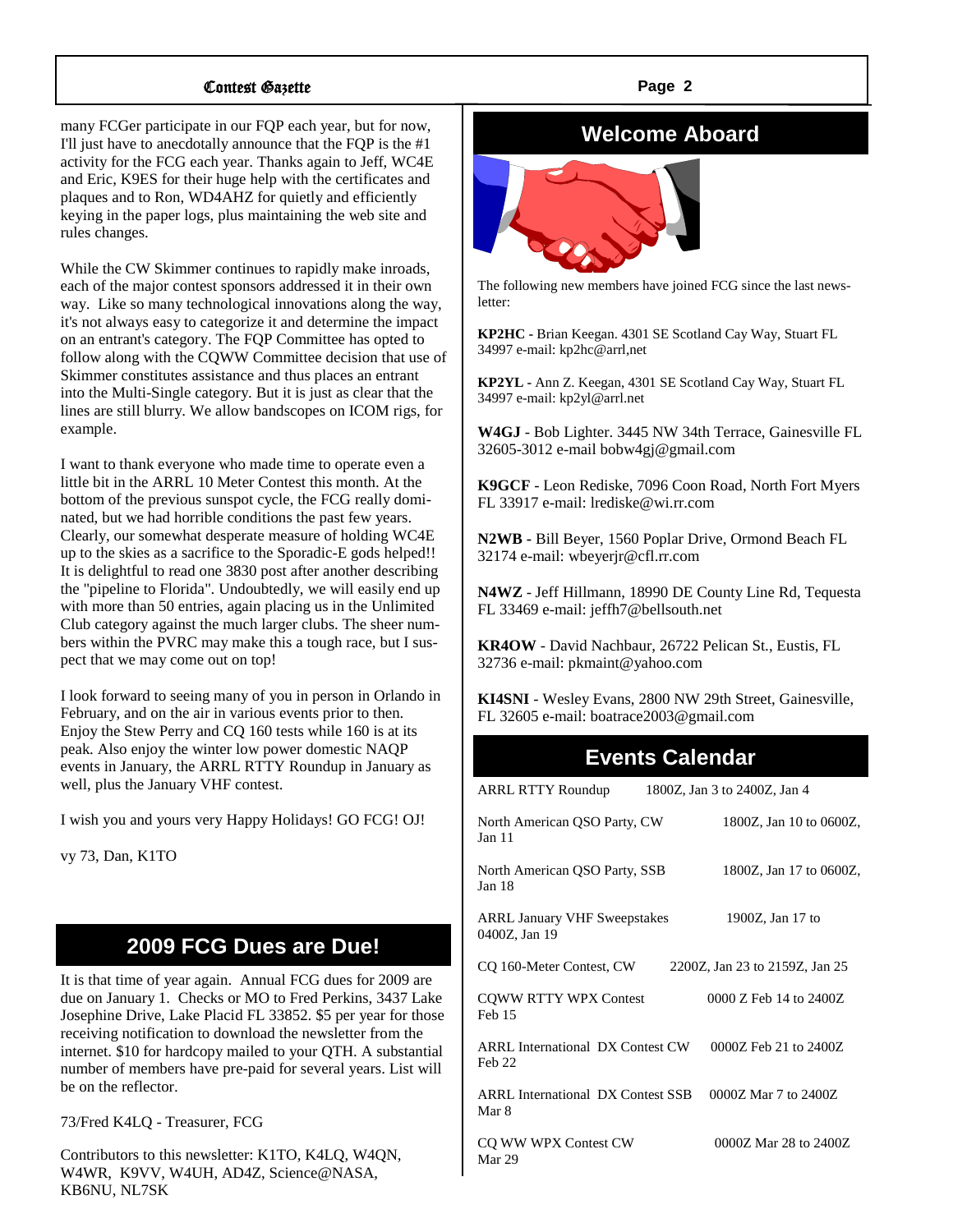### **10 Band DXCC The Easy Way Through Contesting**

By Fred Perkins K4LQ By Fred Perkins K4LQ

After an effort that extended quite a bit longer than I anticipated, I'm pleased to note that yesterday I received confirmation of my 10 Band DXCC from ARRL. Did contesting play a big part? You bet!



I vividly remember my first exposure to DX. It was while visiting my uncle W1FZ in 1949 and listening to the tremendous band openings on 10 meters during Cycle 18. I particularly remember hearing the voice of Tara Singh XZ2KN booming through on 10 Meters from Rangoon into the W1FZ shack in NH. The thought of being able to talk to far away places like Burma certainly spurred on my efforts to get licensed. In August of 1950 I received the call W1TBS.

In 1955 my youthful plans to become a big gun US DXer were slowed considerably by my accepting an overseas assignment with RCA which turned out to last the better part of 20 years. I worked in and operated from many countries in the Caribbean, Africa and the Indian Ocean area during that time.

 I did get my first exposure to contesting during those years, but it was in a casual non-competitive style. I collected a lot of wallpaper for being for example "# 1 in the 1957 ARRL DX CW Test for St. Lucia". A good part of these awards were garnered by being the "only" station on in the contest from that country. For the most part I trashed the awards, and moved to the next location.

While my US friends were upping their DX totals working the DXpeditions of Gus Browning, Danny Weill, Don Miller and the early trips of Lloyd and Iris Colvin, I was off " being DX" which counted not a whit towards my US DXCC.

In the late 1970s and the early '80s I lived in Fort Lauderdale and worked rotating shifts at the FCC Monitoring Station. This afforded me a lot of off-hour time to DX. I joined the South Florida DX Assn., and began my first serious DXing from the U.S. By the time I left to rejoin RCA in 1982, I had garnered a respectable DXCC total and had worked a number of DX contests from the US side.

For the next 15 years I kept very busy in the Government Contracting business with RCA, GE, Martin Marietta and finally Lockheed Martin. I had little time or opportunity to operate or work DX until I retired in 1997 to my present QTH in Lake Placid.

Neighbors (and FCGers) W4IR and N4TO helped me put up my first tower and quad, as well as wire antennas for the lower bands.

I began my electronic log by typing in 1 QSO each for the band countries I had worked up to that time. Today that log has over 55,000 entries, mostly from 12 years of contesting.

I decided the fastest way to get to 5BDXCC was to work as many contests as possible.

Not long after that I had an opportunity to meet Dan K1TO and learn about the FCG, which at the time had about 60 members. FCG was also looking for a newsletter editor. It turned out that I had had some experience in that area as an ancillary duty with Lockheed Martin. I agreed to take on the job, and signed on with FCG .

By working nearly every CW contest that had DX participants, and even (reluctantly) a few similar phone contests, my band country total began to move up. I finished confirming 5BDXCC on April 1, 2000, and decided to keep on truckin' towards a 10 bander.

It is true that contesting didn't help with my DXCC's on 10, 18 and 24 mhz, but I had plenty of time to work on them between contests during the peak and declining years of Cycle 23. Even on 6 meters, several new countries came as a result of the ARRL VHF contests.

In subsequent years I added a second tower and a 40 meter yagi, a ¼ wave vertical for 80 meters, and a third small tower with a 6 meter beam. Hurricanes Charlie and Jeanne wiped out all antennas but the 40 meter beam, but they have been rebuilt, with a SteppIR 3 element yagi replacing the quad.

My friend Hal Lund ZS6WB who does a lot of 2M EME work suggested trying for a 2 Meter DXCC via EME to make it 11 bands, but at the moment that seems a long shot.

LOTW was very helpful in the past few years. It lessened the QSL collecting chores a lot.

There some lessons to be learned by my experience.

1 If you want to be a successful multi-band DXer from the USA, don't spend a good part of your working life outside the country :<)

2. In addition to keeping up with the dxpeditions, work contests, lots of contests!

3. You don't have to be a very proficient contester to have a lot of fun in this contest club!

Item 3 has been particularly true for me.

I came into FCG with a limited contesting background, but was welcomed anyway. Meeting and working with a lot of top notch contesters as well as getting to know literally hundreds of other contesters around the state that I never would have met otherwise has been fun indeed. Doing the newsletters has also brought me in contact with a number of fine people in the contest community outside of FCG.

I look forward to continuing the FCG experience for some time to come.

73/Fred K4LQ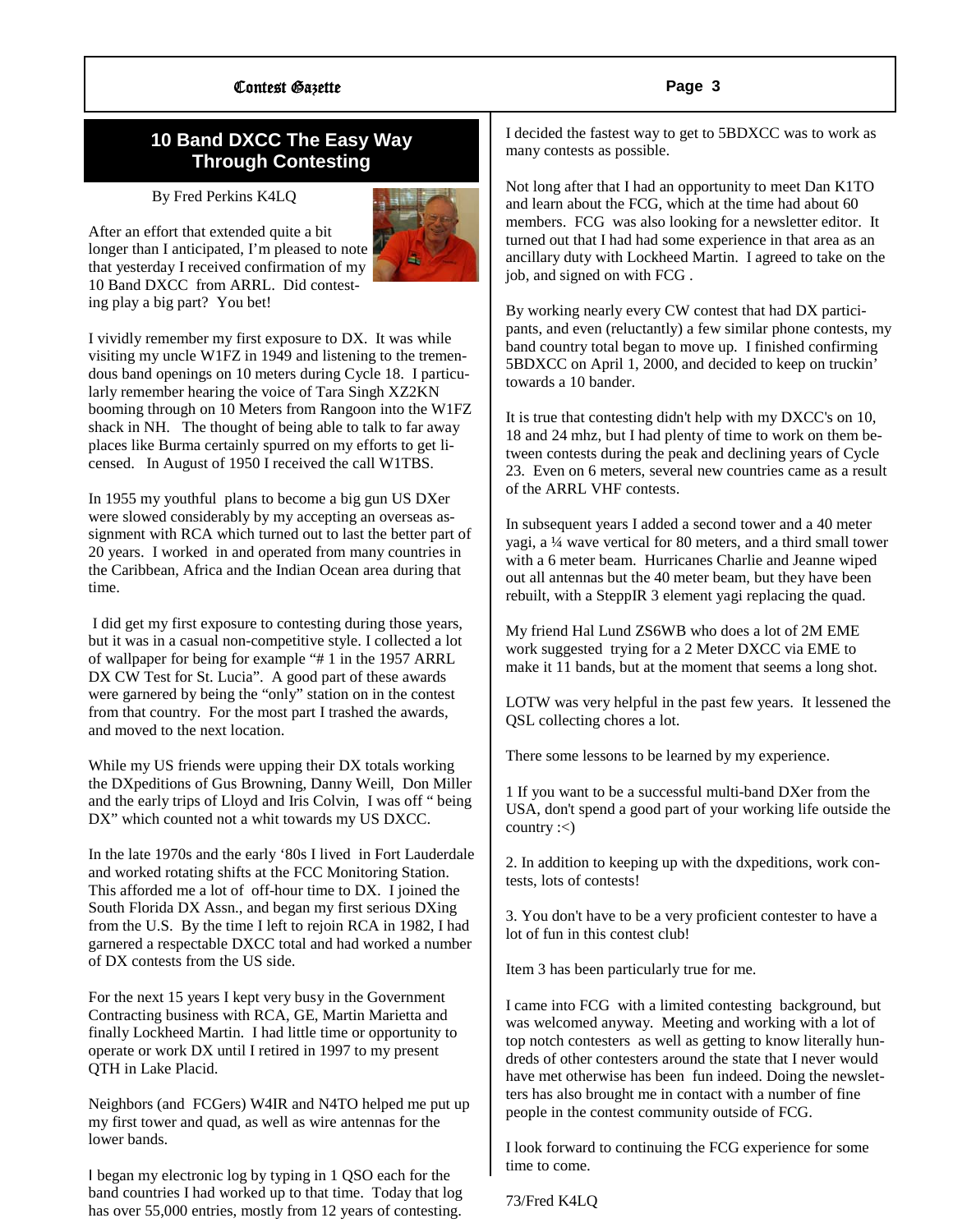### **Tom Jednacz, W7QF is a Silent Key**

Tom Jednacz, W7QF (SK): Thomas C. Jednacz, W7QF, of Dunnellon, Florida, passed away November 17 from complications from lupus. He was 68.

An ARRL member and an avid DXer and contester, Jednacz founded the Amateur Radio Lighthouse Society (ARLS) with Jim Weidner, K2JXW, in 2000 <http:// www.arlhs.com/>. The purposes of the ARLHS are to promote public awareness of ham radio and lighthouses, to preserve lights that are in danger of extinction and to pay tribute to the role that hams and lighthouse keepers have played in contributing to maritime safety

.Professionally, Jednacz was a vice president of an engineering division at Philips Electronics and a member of IEEE. While at Philips, he was on a team credited with the invention of a building management system utilizing packet hopping communication.

There is a very well done write-up on Tom's death done by lifelong friend Jim K2JXW at the following url:

http://arlhs.com/news.html

*Ed Note: I requested permission to reproduce it here, but never had a reply* 

### **Tower Progress at K9ES**

### *By Eric Smitt, K9ES*

The plan was to have the heavy equipment delivered on 12/24, and use it until 12/29, putting in 4 holes, and clearing and leveling the land. The first hole for the tower base was dug in a few hours. We

put the form into the hole and realized that the hole needed to be widened. As time progressed, I got better with the back-hoe, and the next day pulled the form out and widened the hole. Then we realized that the back-hoe had a flat tire, and I decided that I would not be able to move it around much to dig the other holes. The company that I rented it from was out on XMAS vacation until Monday AM.

The form was carefully placed in, and the back-fill of the dirt started, with manual labor instead of using the back hoe. That was back-breaking, but was completed yesterday. Then we put 2 sections of Rohn 55G with a bottom plate and used the back-hoe and plenty of pulling to get the sections vertical. Here are a few pictures of that work.

Now, I hope to get the back hoe tire fixed, and get the guy holes put in so I can get all the anchors placed, and reschedule the concrete pour. Then the fun begins, getting 145 feet up in the air, all the torque ring guying, 3 ring rotors and the Pro-Systel rotor for the top beam, and all the antennas up. Then it will be CQ-Contest again ! Eric K9ES



This just arrived in the mail. CQ did a good job, including the phrase "NEW CONTINENT RECORD" at the bottom. Sorry there is no plaque sponsored for our category, but this is still very good.

Sorry that Vic never got to see this. RIP Vic. Tnx for being with us.

### vy 73, Dan K1TO



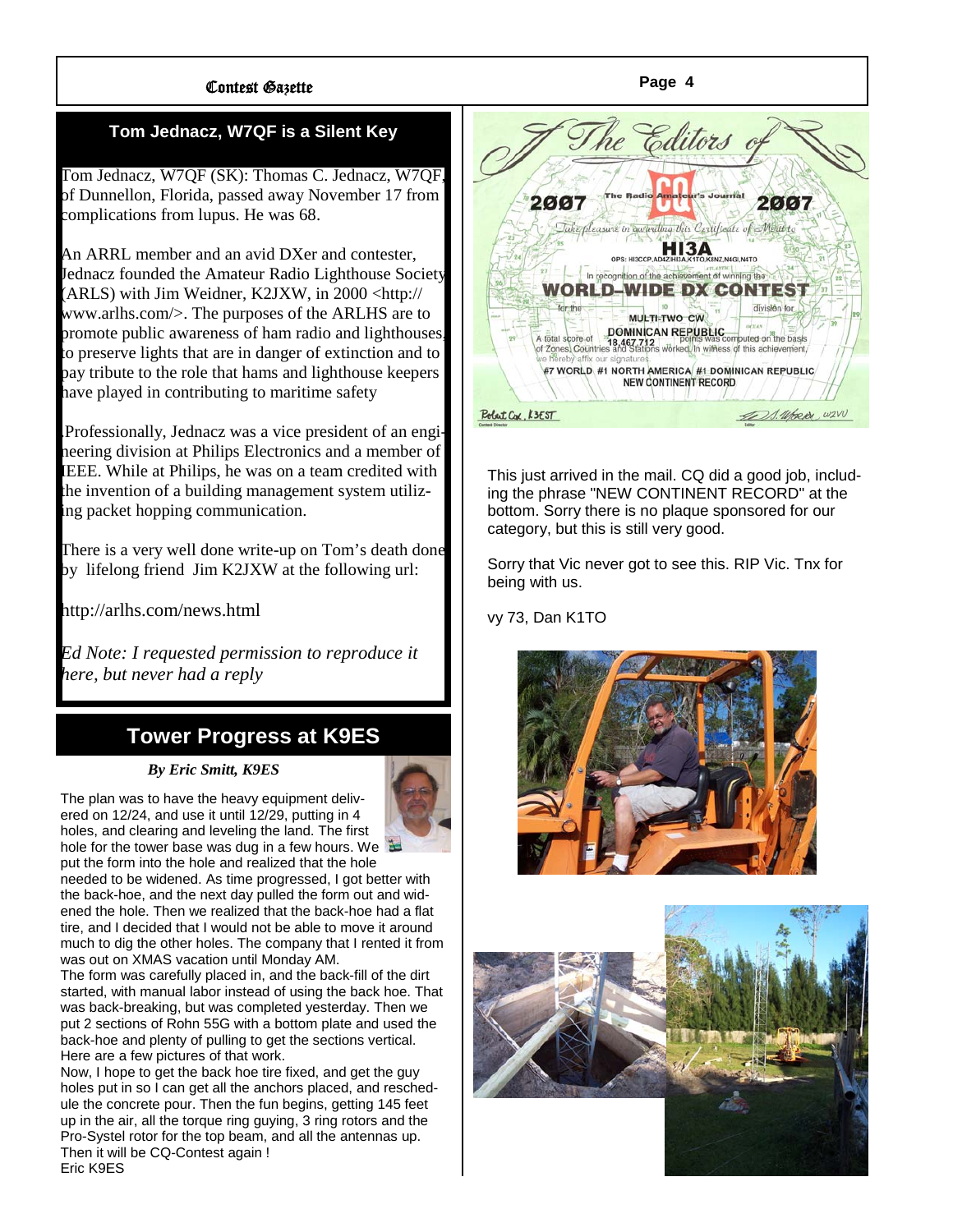| <b>VVicnic Meeting at K9VV Report</b>                                                                                                          | SS CWs. He'll op from home for both modes of SS and head<br>to C6 again for ARRL 160 and ARRL CW. Bob erected new<br>antennas after Wilma.   |
|------------------------------------------------------------------------------------------------------------------------------------------------|----------------------------------------------------------------------------------------------------------------------------------------------|
| In addition to our gracious hosts Fred, K9VV and Lisa,<br>W4LIS, attendees included:                                                           | - Kevin, K4PG bought an IC7000 from N4BP and will try it<br>on RTTY and some CW.<br>- Steve, W4DTA won't be heading to YV this year and will |
| AB4GO, K1TO, K4DLF, K4LQ, K4PG, K5KG&Kay, K9ES,<br>KI4WFJ, KP2HC&KP2YL, N3HV, N4BP, N4TB, W4DL,<br>W4DTA, W4RIS, W4STB&W4DKB, W4TBB&AE4TE,     | op WW with his Stepp-IR @ home<br>- Warren, W4WR uses a Sigma-5 from an antenna challenged                                                   |
| W4WR, WA4AW&K3PGH, WF3C<br>Everyone enjoyed a scrumptious spread, then settled in for a                                                        | QTH and loves WPX<br>- Dan, K1TO plans to honor Vic, N4TO in as many tests as<br>possible, with special calls                                |
| meeting.                                                                                                                                       | In other discussion:                                                                                                                         |
| After a hearty round of applause for our hosts, members                                                                                        | - W4STB announced the formation of the Florida East Coast                                                                                    |
| spoke of their plans for the upcoming contest season:                                                                                          | DX Club, focused on Indian River and Brevard Counties and<br>with \$0 dues.                                                                  |
| - David, W4DKB plans an effort in CQWW RTTY and CW                                                                                             |                                                                                                                                              |
| - Sjaak, W4RIS will again use the shack at K4FAU<br>- Eric, K9ES will operate at Chuck, AD4ES' with a SteppIR<br>@ 55'. Fay dumped 24" rain on | - K9ES will again operate WX4MLB during SKYWARN.<br>They've finished in 1st place 4 yrs in a row.                                            |
| him in 18 hours. Among the antenna plans are a 5L Delta                                                                                        | - K1TO presented the FCG-sponsored plaque for highest out-                                                                                   |
| Loop to EU on a 175' tower.                                                                                                                    | of-state club score in the 2007 New England QSO Party to                                                                                     |
| - Greg, AB4GO mentioned joining activities with the local<br><b>Indian River ARC</b>                                                           | N4BP for posting the highest FCG individual score.                                                                                           |
| - Jeff, WA4AW and Myra, K3PGH are busy maintaining                                                                                             | - K1TO announced the lineup of presentations for the Mel-                                                                                    |
| QTHs in both FL and AL                                                                                                                         | bourne Contest Forum and urged everyone to attend.                                                                                           |
| - George, K5KG plans to hit both modes of SS hard from                                                                                         |                                                                                                                                              |
| home and join the NQ4I crew for CQWW                                                                                                           | - K4LQ gave a report on the treasury and Gazette publishing<br>activities.                                                                   |
| SSB. He and Kay will be in KC for Thanksgiving, so no<br>WW CW this year after a successful                                                    |                                                                                                                                              |
| E51A operation last year and VK2GC the year before.                                                                                            | The hat was passed to defray expenses.                                                                                                       |
| - Hank, N3HV is connected with the Florida Atlantic Univ                                                                                       |                                                                                                                                              |
| club                                                                                                                                           | Thanks to Warren W4WR for the pictures                                                                                                       |
| - Justin, KI4WFJ is the President of the FAU club and is in-                                                                                   |                                                                                                                                              |
| trigued by contesting and the FCG<br>- Brian, KP2HC and Ann, KP2YL have relocated to Stuart                                                    |                                                                                                                                              |
| and have a cameo Sigma-5                                                                                                                       |                                                                                                                                              |
| - Terry, N4TB plans to try RTTY and all the CW tests with                                                                                      |                                                                                                                                              |
| his N1MM logger                                                                                                                                |                                                                                                                                              |
| - Hosts Fred, K9VV and Lisa, W4LIS are headed for St. Lu-<br>cia in Nov. to operate as J68V.                                                   |                                                                                                                                              |
| Their tribune is temporarily on the ground at home, but                                                                                        |                                                                                                                                              |
| they'll still make some Quos in other contests.                                                                                                |                                                                                                                                              |
| - David, K4DLF is a member of lots of area clubs and joined                                                                                    |                                                                                                                                              |
| the FCG as well                                                                                                                                |                                                                                                                                              |
| - Mike, W4DL works in network operations for a cellular<br>firm and joined the FCG at the meeting.                                             |                                                                                                                                              |
| - Tom, W4TBB and Jane, AE4TE are enjoying their forays                                                                                         |                                                                                                                                              |
| into contesting and might share the                                                                                                            |                                                                                                                                              |
| rig this fall. $\div$                                                                                                                          |                                                                                                                                              |
| - Chris, WF3C is headed to W4QG's station for most con-                                                                                        |                                                                                                                                              |
| tests. Chris wants to operate all 3<br>modes of CQWW, both modes of SS and the 160 tests.                                                      |                                                                                                                                              |
| - Fred, K4LQ expects to operate all the CW tests and some of                                                                                   |                                                                                                                                              |
| the SSB ones. He has reached 10 Band DXCC!                                                                                                     |                                                                                                                                              |
| - Sherri, W4STB will hit the WW RTTY, WW SSB, FQP,                                                                                             | Dan K1TO prepares to conduct the Meeting at                                                                                                  |
| GQP and NEQP after having to miss the FQP this year.<br>- Bob, N4BP is not headed to NP2B for the first time in many                           | <b>K9VV</b>                                                                                                                                  |
|                                                                                                                                                |                                                                                                                                              |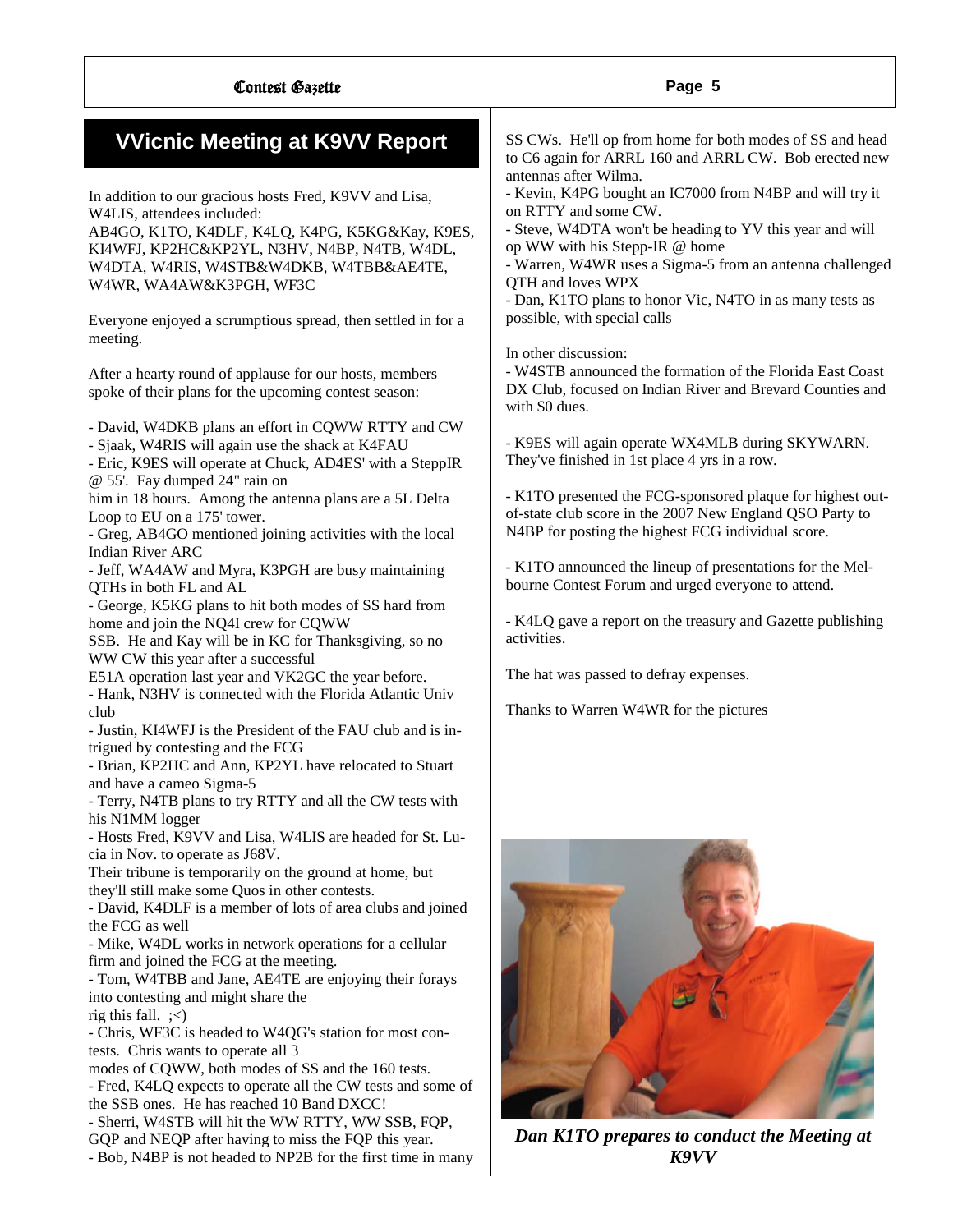

*L-R Hank N3HV, Eric K9ES* 



*L-R Sherri W4STB and David W4DKB Passing through the background Terry N4TB* 

### **All I Want for Christmas Is…..**

When I was a kid, we had an album (remember records on vinyl?) that had a bunch of Christmas songs for kids. The song I remember most goes:



All I want for Christmas is my two front teeth, My two front teeth, my two front teeth.

Gee, if I could only have my two front teeth, Then I could wish you Merry Chrith-math (sung with a lisp).

Seeing as how I've had my two front teeth for nearly 50 years now, and I pretty much have everything I want, I got to thinking about what I want for ham radio for Christmas this year. Here's what I've come up with so far. In no particular order, I want:

### - MORE SUNSPOTS!

- the median age for ham radio operators to actually decrease this year. This means not only recruiting kids, but also younger adults.

- the pessimists who are continually talking down ham radio to find new joy in the hobby and begin working to make it great.

- the FCC to appoint someone as effective as Riley Hollingsworth to take over as the enforcer of the amateur radio service regulations.

- the FCC to pay a little more attention to amateur radio regulations and not



*Juli XYL N4BP* 



*Tom W4TBB* 





*Jeff WA4AW* 

treat them as an afterthought.

- the silliness on 75m phone and 14.275 MHz to go QRT.

- the ARRL to work harder on making itself truly the "national association for amateur radio" and on increasing the percentage of licensed hams that are ARRL members.

- to be able to brag about all of ham radio's "purposes," not only providing emergency and public service communications. According to Part 97, these are:

- \* advancing the state of the radio art;
- \* improving our technical and operating skills;
- \* expanding the number of trained operators, technicians, and electronics experts; and
- \* enhancing international goodwill.

- ham radio clubs to grow and thrive even in these tough economic times.

When I asked this question on Twitter, I got a couple of answers that were versions of a couple of wishes above, but I also got a few more: - WORMT wants "all of us to get on the air more and act as good ambassa-

- dors for the hobby," and
- NT7S wants the hearts of ham grinches to grow a couple of sizes. - N1WBV wants redesigns for most ham radio websites.
- 

I pretty much agree with all three. Happy New Year!

----------- When not waiting for Santa to decided if he's been naughty or nice, Dan, KB6NU, teaches ham classes and blogs about ham radio (www.kb6nu.com)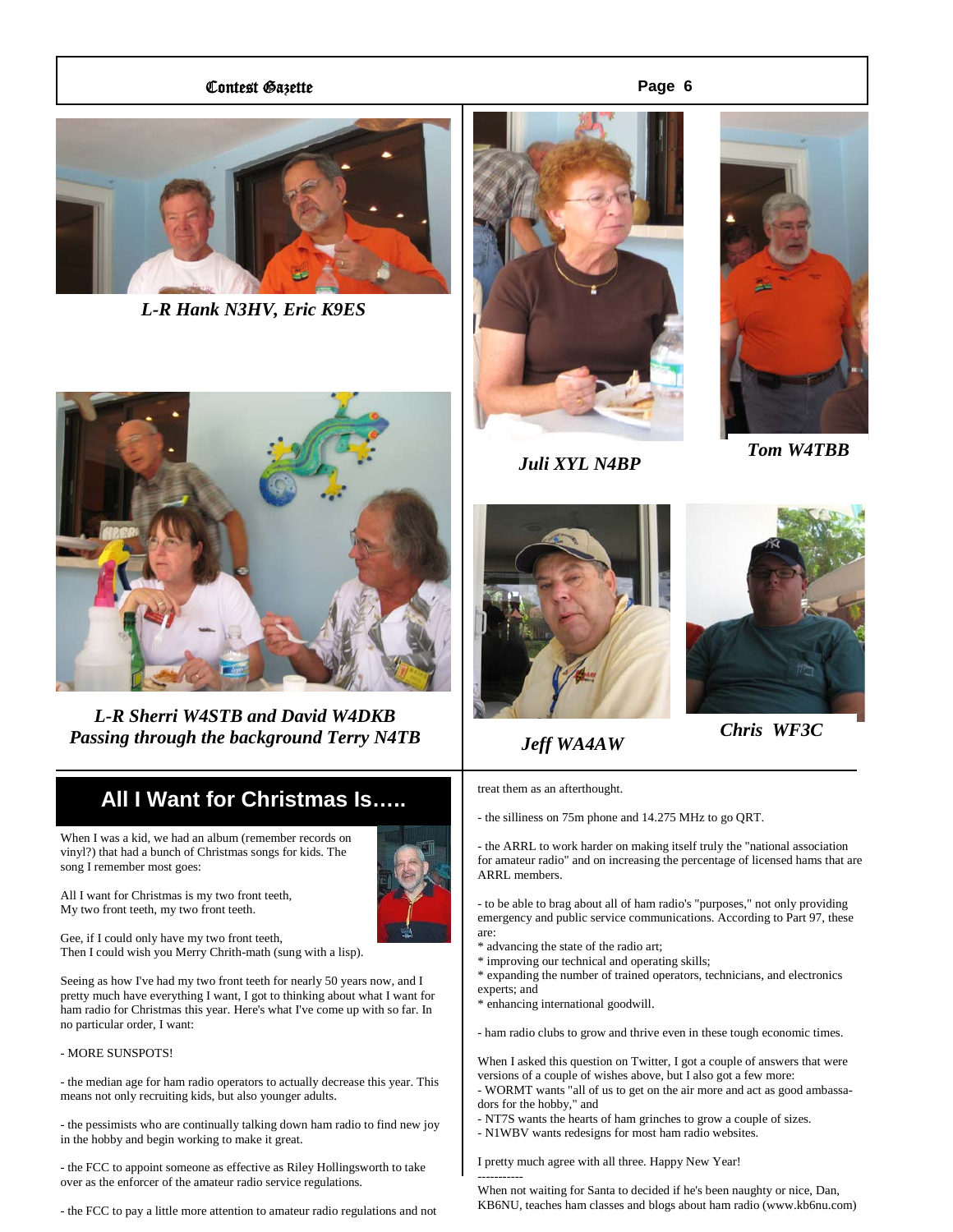### **Melbourne Hamfest Meeting Report**

For the first time, the FCG held its Melbourne meeting on site at the hamfest. Our spot was up on the stage behind the curtain!

### Attendees included:

Pete AI4QY, Paul K1PT and Pidge KD1BG, Dan K1TO, Fred K4LQ, Kevin K4PG, George K5KG, Ron K8NZ, Lou KE1F, Bob N4BP, Ed N4EK and Trish KD4BRJ, Frank NA4CW, Don W3AZD and Hope WB3ANE, Arnie W4EIP, Norm W4QN, Warren W4WR, Chris WF3C, along with guests N8JUC and W4WQ.

Attendees were asked to tell the group what area they planned to improve upon in the coming contest season. Several attendees cited station layout/ergonomics and improving on their RTTY capabilities.

NA4CW plans to "maximize the dials" on his radio and to emphasize running more vs. S&P

Besides ergonomics, KE1F wants to break the 500 QSO barrier with his limited station.

N4BP is working with FPL to attack the persistent line noise sources all around him.

K4PG has a new 47' tower going up with an A4S tribander on top.

WF3C will be guest op'ing and focused on keeping his "butt in chair"

K5KG plans to fix his 80M antenna and erect something for 160

K1PT has a nagging S5-6 noise floor to deal with.

W4WR is upgrading to an R6000 vertical while dealing with his condo assn.

W4EIP plans to tackle the NCCC Sprint in prep for the real thing - the NA Sprint.

W4QN is reworking his station in a major way. . Inside, the focus is a 2nd amp, automation and ergonomics. Outside, a 2L 40M beam, 80M vertical and other antenna work is planned.

N4EK & KD4BRJ need to replace one antenna and work on ergonomics inside

K8NZ is also reconfiguring the station and will give RTTY a shot

Those present decided that the November Sweepstakes (SS) was worth a better collective effort than in recent years, although most present did not agree with the mega-SS clubs' concept of "musical chairs", meaning operating multiple stations or callsigns on the same weekend.

ARRL 10 will continue to be a club focus. Given the subpar conditions of the past two years when Texas seemed to most of the good E-skip, we are due for better conditions like we saw at the previous sunspot minimum. Historically, ARRL 10 brings out the 2nd highest amount of FCG participation behind only our own Florida QSO Party in April!

Some discussion about the Melbourne Contest forum that ended just an hour before led to the idea of having a panel discussion at future forums. Look for this at Tampa and probably Orlando.

Other topics kicked around included the use of Logbook of the World (LotW) and its e-mail reflector, and the need to report on station specifics. The N4ZR-led contest station database was suggested as the best place for all of us to keep that information fresh about our own stations.

K1TO thanked the club for electing him President 10 years ago at Melbourne. Dan also described his efforts to get callsigns containing parts of N4TO's call to use in upcoming contests in his memory.

Other FCGers spotted at the hamfest included AD4Z, K1XX, K4QD, K4UTE, KP2HC & KP2YL, KP3AC, N2WB, N4CC, W4DN, W4EE, W4HY, W4IR, W4KPG, W4LT, W4RIS, W4STB & W4DKB, W4UM & W4SLR, W4ZE, WC4H, WO4D and WY5I. Sorry if you were there and we missed adding you to the list.

The Contest Forum was again very successful this year with a packed house and free pizza. (hmmm - any correlation??). Lu, W4LT led off with a solid and enthusiastic talk about contesting basics.

Chris, WF3C gave an excellent presentation about RTTY contesting.

George, K5KG spoke about his Oceania adventures - VK/ZL in Nov 2006 and E5 in Nov 2007.

Dan, K1TO presented a summary of the FCG HI3A operation at Loma del Toro in Nov 2007.

Fred K4L Q was the primary staffer at the N4TO estate swap table at the hamfest which was very successful.

Vy 73, Dan K1TO



TO MAKE A LONG STORY SHORT, I THOUGHT HE HOLLERED "DIVE LOW-DIVE LOW", BUT HE REALLY SHOUTED "DIPOLE-DIPOLE"! SORRY ABOUT YOUR ANTENNA. YAH GOT ANY EGG NOG TO WASH THE COPPERCLAD TASTE FROM MY MOUTH ?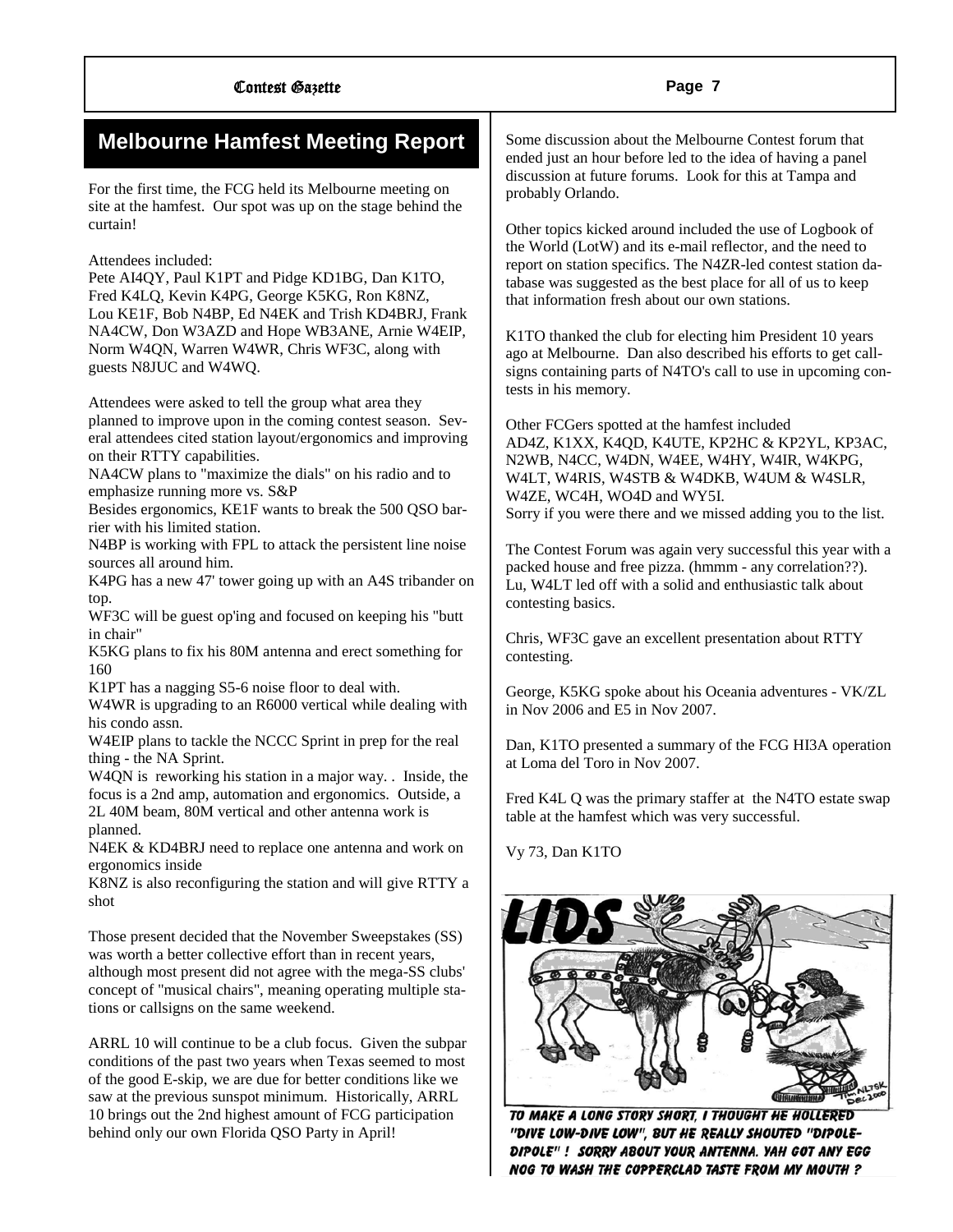### Contest Gazette **Contest Gazette Page 8**

### **Notes & Pictures From Around The Club | Here's a few cool pictures of my antennas**



*Chris DK9TN recently made a visit to the Melbourne area. Above L-R Chuck AD4ES, Eric K9ES, Chris DK9TN and Ned W4KS. Thanks Eric K9ES for the photo*.

### **New Version of "CT" Released**

You might think that contest logging program CT is moribund, but the first radio sport "killer app" is still with us. In fact, author Ken K1EA has just released CT version 10.04! Support has been added for the K3 and IC-703 and the "show molt" function keys Alt-M and Alt-Z have been enhanced. (Thanks, Ken K1EA)



*In the better late than never category, the above picture is Charlie NF4A in action during Field Day 08 at N4OX - Thanks Charlie.* 

shot during the 10 meter contest. Can you see the 1500 watts going out? One shot is in the daylight and the other two were shot when the moon was above and closest to the earth in 15 years. These might be of some use to you for the Gazette - W4UH





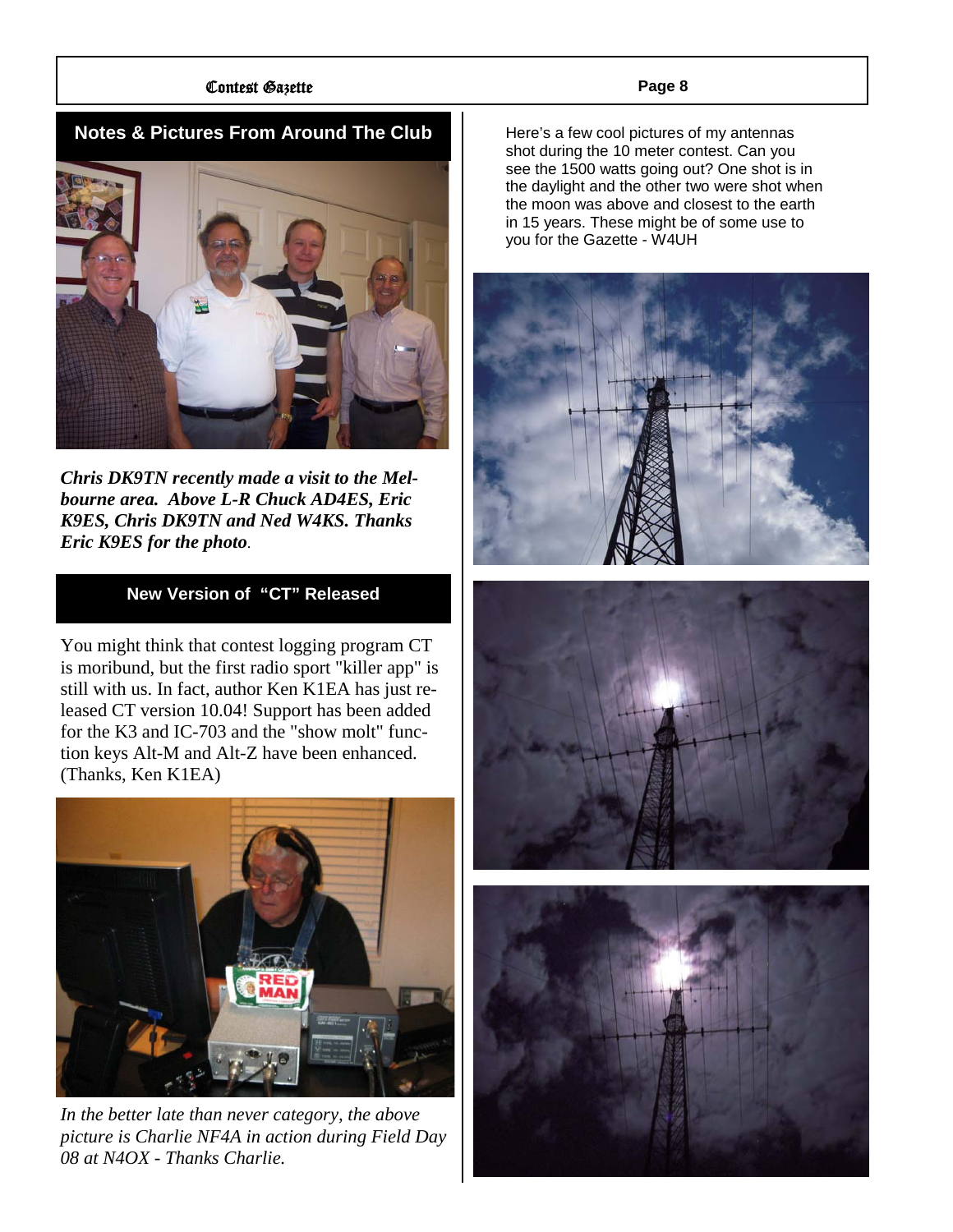### **Claimed Scores ARRL 10 Meter Contest**

| <b>Station</b><br>AC5ZS | <b>Score</b><br>4,380 | QSOs<br>73 | Mults<br>30 | Class<br><b>SOLPPH</b> | HRs  | Ops                     |
|-------------------------|-----------------------|------------|-------------|------------------------|------|-------------------------|
| K1PT                    | 49,396                | 329        | 37          | SOHPCW                 | 3.4  |                         |
| K1TO                    | 390,784               | 1375       | 71          | <b>SOHPCW</b>          | 35.0 |                         |
| K4ADR                   | 67,980                | 425        |             | SOLPMix                |      |                         |
| K4DMH                   | 35,448                | 422        | 42          | <b>SOLPPH</b>          | 28.0 |                         |
| K4GKD                   |                       |            |             |                        |      |                         |
|                         | 81,180                | 350        | 66          | <b>SOLPMix</b>         | 7.0  |                         |
| K4LQ                    | 190,960               | 868        | 55          | <b>SOHPCW</b>          | 22.0 |                         |
| K4MF                    | 72,540                | 316        |             | <b>SOLPCW</b>          |      |                         |
| K4PB                    | 11,132                | 121        | 23          | SOLPCW 4.0             |      |                         |
| K4PBY                   | 4,256                 | 56         | 19          | SOQRPCW                | 3.0  |                         |
| K4PG                    | 61,560                | 342        | 45          | SOLPCW 5.5             |      |                         |
| K4QD                    | 6,264                 | 87         | 13          | <b>SOHPCW</b>          |      |                         |
| K5AUP                   | 31,650                | 249        |             | <b>SOHPMixA</b>        |      |                         |
| K5KG                    | 145,760               | 622        | 58          | SOHPMixA               | 9.0  |                         |
| K8DSS                   | 12,296                | 106        | 29          | SOLPCW 5.5             |      |                         |
| K9OM                    | 53,640                | 300        | 45          | <b>SOLPCW</b>          |      |                         |
| KE1F                    | 28,940                | 206        | 35          | SOHPCWA                |      |                         |
| KN4Y                    | 19,800                | 165        | 29          | <b>SOLPCW</b>          |      |                         |
| KT4PD                   | 11,948                | 103        | 29          | SOLPCW 6.6             |      |                         |
| KT4Q                    | 69                    |            |             | SOLPMix                |      |                         |
| N2ESP                   | 5,984                 | 88         | 34          | SOLPPH                 |      |                         |
| N4AO                    | 6,248                 | 71         | 22          | <b>SOLPCW</b>          |      | WC4E                    |
| N4BP                    | 287,496               | 1089       | 66          | <b>SOHPCW</b>          | 30.0 |                         |
|                         |                       |            |             |                        |      |                         |
| N4CJ                    | 336,000               | 1075       | 96          | <b>MSMix</b>           |      |                         |
| N4DL                    | 225,600               | 847        | 80          | <b>SOLPMix</b>         | 24.5 |                         |
| N4EEB                   | 77,952                | 463        | 56          | <b>SOHPMix</b>         | 5.7  |                         |
| N4EK                    | 11,400                | 114        | 25          | <b>SOLPCW</b>          |      |                         |
| N4KK                    | 117,152               | 521        | 52          | <b>SOLPCWA</b>         | 15.0 | K9VV                    |
| N4LF                    | 22,618                | 149        | 43          | <b>SOLPMix</b>         | 4.5  |                         |
| N4LZ                    | 7,458                 | 70         | 33          | <b>SOHPMixA</b>        | 7.0  |                         |
| N4TB                    | 87,000                | 435        | 50          | <b>SOHPCW</b>          |      |                         |
| N4WO                    | 10,368                | 108        | 24          | <b>SOLPMix</b>         | 4.2  |                         |
| N6AR                    | 17,400                | 150        | 29          | <b>SOLPCW</b>          |      |                         |
| W1MD                    | 50,764                | 343        | 38          | <b>SOHPCWA</b>         |      |                         |
| W1YL                    | 8,400                 | 84         | 25          | <b>SOLPCW</b>          |      |                         |
| W3TB                    | 33,200                | 213        | 40          | <b>SOLPMix</b>         |      |                         |
| W4ARM                   | 27,608                | 238        | 29          | <b>SOLPCW</b>          | 6.0  |                         |
| W4CU                    | 32,760                | 201        |             | SOHPMix                |      |                         |
| W4DL                    | 54                    |            |             | <b>SOLPMIIX</b>        |      |                         |
| W4EE                    | 153,750               | 649        | 75          | <b>SOLPMix</b>         | 19.0 |                         |
| W4KPG                   | 89                    |            |             | <b>SOLPCW</b>          |      |                         |
| W4LT                    | 202,488               | 927        | 78          | <b>SOHPMix</b>         |      |                         |
|                         |                       | 238        | 59          | <b>SOLPMix</b>         |      |                         |
| W4OV                    | 53,218                |            |             |                        |      |                         |
| W4QG                    | 40                    | 5          |             | <b>SOLPCW</b>          |      | WF3C                    |
| W4QM                    | 45,064                | 262        | 43          | <b>SOHPCW</b>          | 7.6  |                         |
| W4TAA                   | 251,940               | 933        | 85          | SOHPMix 30.0           |      |                         |
| W4UH                    | 424,524               | 1741       | 102         | MSMix                  | 35.4 | W4UH, W4QN<br>AI4QY, YL |
| W4WR                    | 1,200                 | 23         | 15          | <b>SOLPMix</b>         |      |                         |
| W4YA                    | 29,600                | 200        | 37          | <b>SOHPCW</b>          |      |                         |
| W4ZW                    | 34,122                | 193        | 47          | <b>SOHPMix</b>         | 4.0  |                         |
| WA4ASJ                  | 6,930                 | 105        | 33          | SOHPPH                 |      |                         |
| WB4TDH                  | 118,800               | 675        | 44          | <b>SOLPCW</b>          | 23.0 |                         |
| WD4IXD                  | 101,608               | 977        | 52          | <b>SOLPPH</b>          |      |                         |
| WJ9B                    | 134,160               | 645        | 52          | <b>SOHPCW</b>          |      |                         |
| WK2G                    | 124,268               | 662        |             | <b>SOLPCW</b>          |      |                         |
| WO4D                    | 17,952                | 177        | 33          | <b>MSHP</b>            |      | W4EIP, WO4D             |

KE4MMI

### **Claimed Scores ARRL 160 M Contest**

| <b>Station Score</b>    |              |                    |       | OSOs Mults Class Sec Ops |     |  | <b>HRs</b> |
|-------------------------|--------------|--------------------|-------|--------------------------|-----|--|------------|
|                         |              |                    |       |                          |     |  |            |
| K <sub>1</sub> TO       | 153,958 724  |                    |       | 75/23 SOHP WCF           |     |  | 7.7        |
| K2EK                    | 256,500 1212 |                    |       | 74/26 SOHP               | NFL |  |            |
| K4ADR                   |              | 68                 |       | SOHP SFL                 |     |  |            |
| K4GKD                   | 24.530 214   |                    |       | 50/5 SOORP WCF           |     |  | 6.0        |
| K4PB                    | 455          |                    |       | <b>SOHPA</b>             | SFL |  |            |
| N <sub>4</sub> BP       | 115,668 666  |                    | 73/11 | <b>SOHP</b>              | SFL |  |            |
| N4EEB                   |              |                    |       | SOLP NFL                 |     |  | 1.5        |
| K4MF                    | 15.928 175   |                    | 44    | SOLP SFL                 |     |  |            |
| K9OM                    | 236,670 880  |                    | 115   | SOHP NFL                 |     |  |            |
| N <sub>6</sub> AR       |              | 40.158 273 58/11   |       | SOHP NFL                 |     |  |            |
| NN <sub>4</sub> TO      |              | 153.958 724 75/23  |       | SOHP WCF K1TO 7.7        |     |  |            |
| W <sub>4</sub> AA       |              | 101.808 576 67/17  |       | <b>SOLP NFL</b>          |     |  | 21.8       |
| WJ9B                    |              | 205.349 1003 72/25 |       | <b>SOHP NFL</b>          |     |  | 26.0       |
| FCG TOTAL $= 1.304.527$ |              |                    |       |                          |     |  |            |

WX4G 287,698 1149 74/39 SOHP NC \*Submitted TU\*

FCG Total: 1,304,527

KD4HHF,KC4HW<br>KE4MMI

*Ed. Note: Some data received from members is incomplete*.



**Some of the antennas at Radio Arcala, OH8X. They also have another tower with a 3 element 160 Meter Yagi over a 5 element 80 meter yagi. Tnx Norm W4QN.** 

Claimed Pts 4,344,986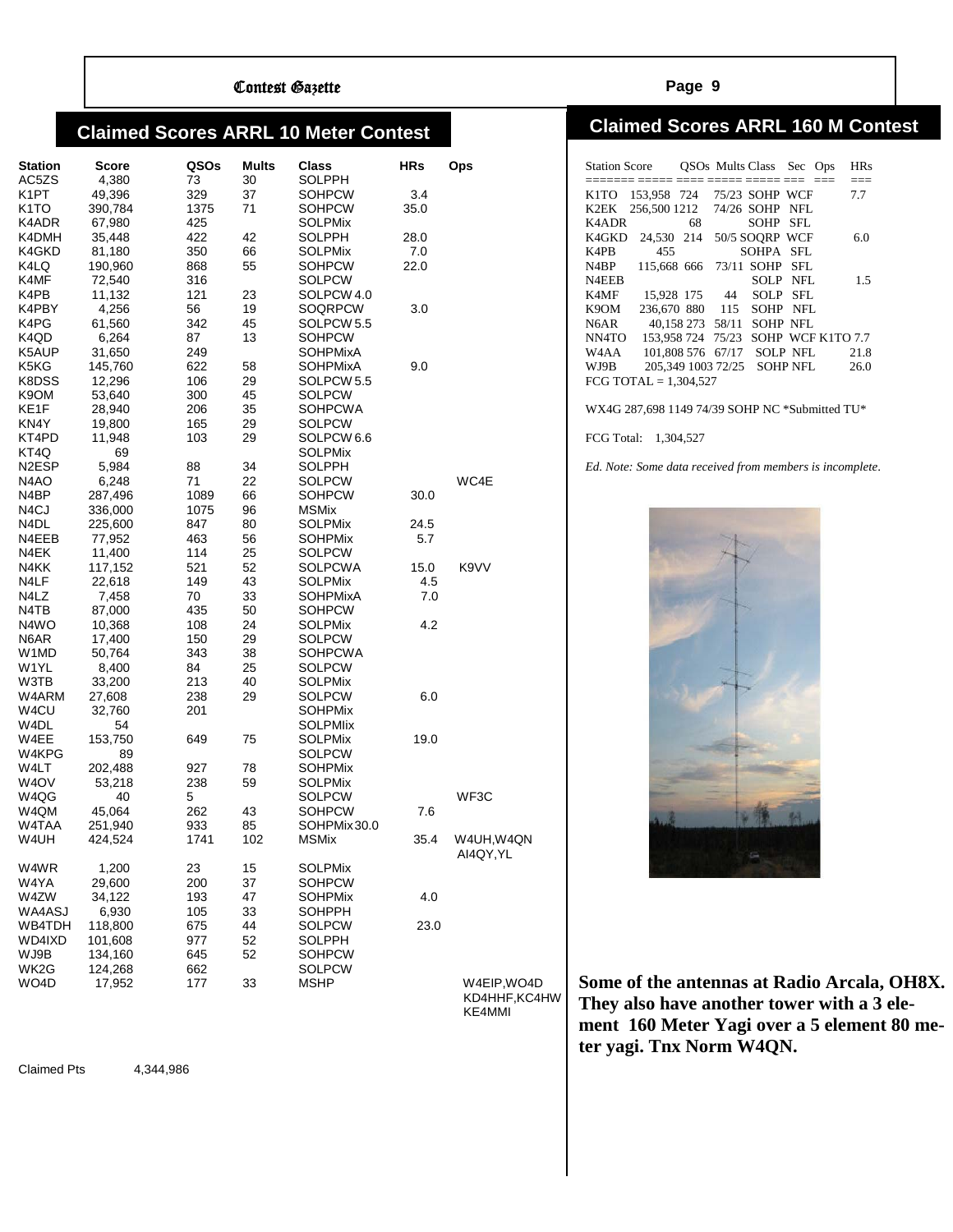### **CQWW SSB at N4T**

The first in a series of operations at the K1TO station to remember Vic, N4TO was on the CQWW SSB weekend. Vic loved CQWW and had hosted a series of Multi-Multis at his Sebring QTH early in this decade. A total of 10 of us, nearly all of whom had operated at Vic's over the years, operated Multi-2 this time. We accomplished our goals of honoring Vic, having fun and racking up a bunch of points for the FCG.



*Gary N4DL* 



*Chris WF3C* 



*Dan K1TO* 



*Ron WD4AHZ* 



*Julio AD4Z*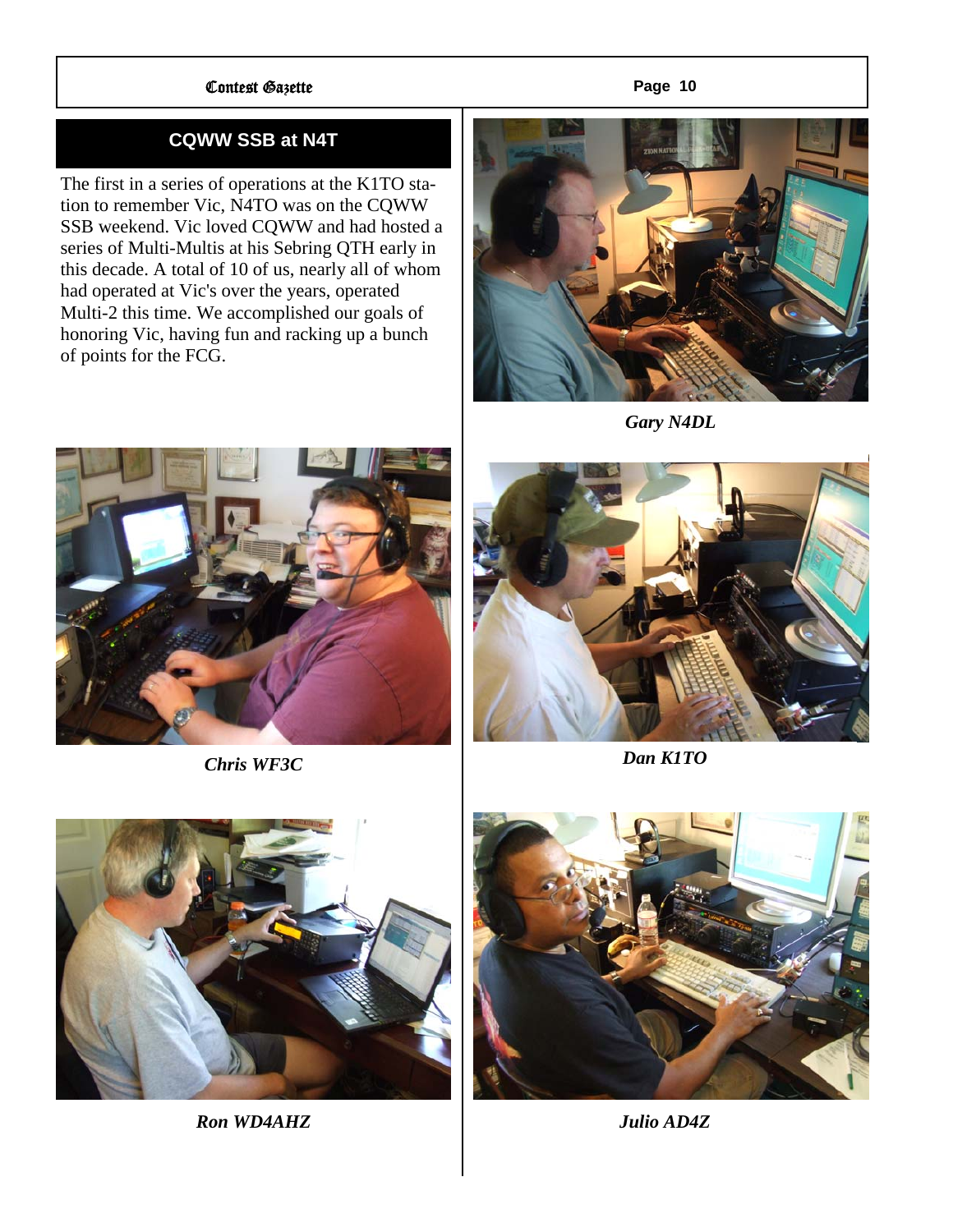

*John W4IX* 



*Night time action at N4T* 



*The feedlines and control cables that make it all work at K1TO* 



*L-R Tom K4MM and Terry N4TB* 



*20M (4/4), 15M (4/4/4), & 75M (4 sideways vees) 6 Element Homebrew 10 Meter Yagi*